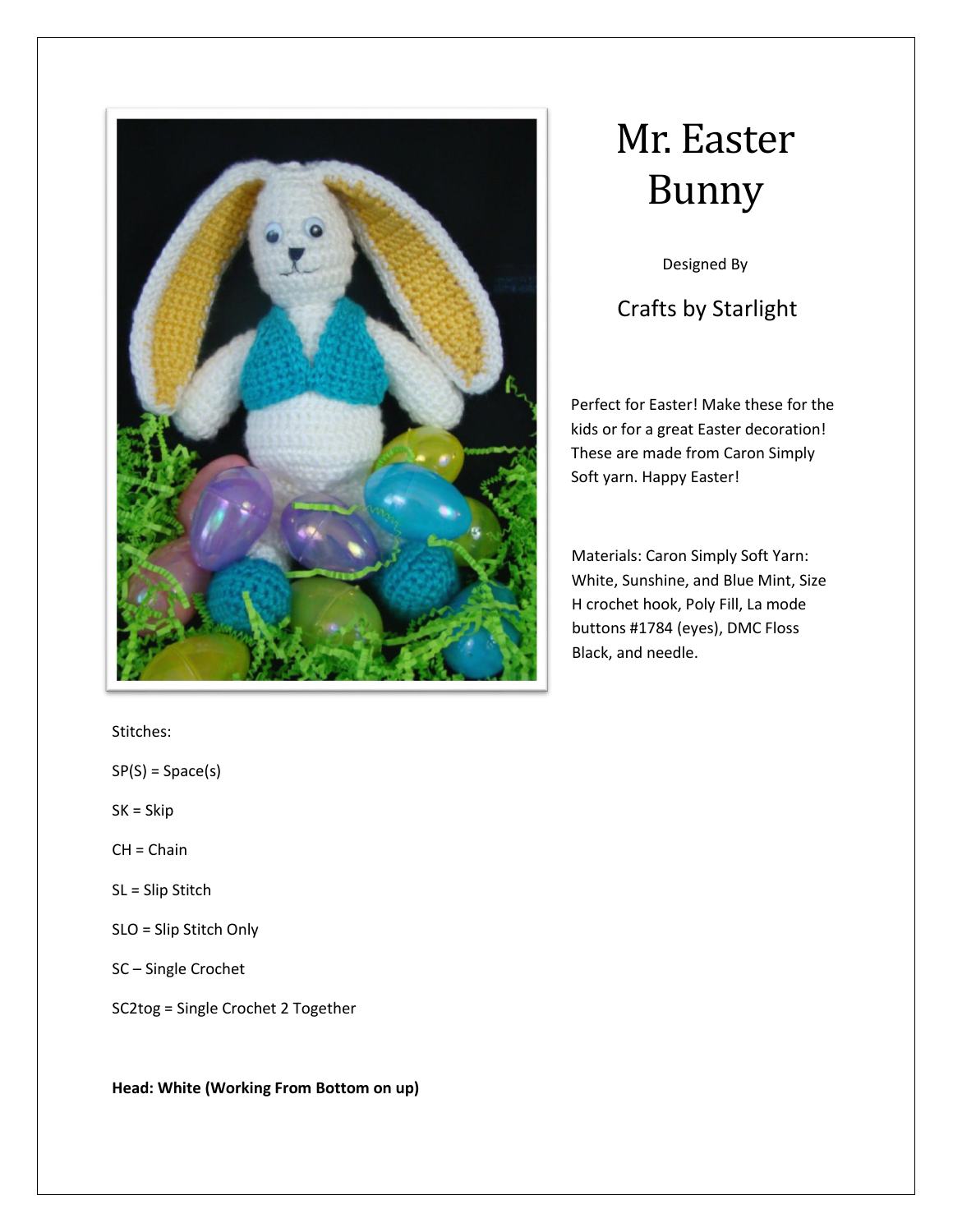### Base Ch 3

Rnd 1: 8SC in  $1^{st}$  Ch made, SL to  $1^{st}$  SC made, turn.

Rnd 2: Ch 1, 2 Sc in each sp around, SL to  $1<sup>st</sup>$  SC made, turn. (16)

Rnd 3: Ch 1, 7 SC, 2 SC in next sp, 7 SC, 2 SC in next sp, SL to  $1<sup>st</sup>$  sp, turn. (18)

Rnd 4: Ch 1, 4 SC, 2 SC in next sp, 8 SC, 2 SC in next sp, 4 SC, SL to 1<sup>st</sup> SC made, turn. (20)

Rnd 5: Ch 1, 4 SC, 2 SC in next sp, Rep from  $*$  around, SL to 1st SC made, turn. (24)

Rnd 6: Ch 1, 5 SC, 2 SC in next sp, Rep from  $*$  around, SL to 1st SC made, turn. (28)

Rnd 7-10: SC around, SI to  $1<sup>st</sup>$  SC made, turn.

Rnd 11: Ch 1,  $*$ 5 SC, SC2tog, Rep from  $*$  around, SL to 1<sup>st</sup> SC made, turn. (24)

Rnd 12: CH 1, SC around, SL to 1<sup>st</sup> SC made, turn.

Rnd 13: CH 1, 4 SC, SC2tog, Rep from \* around, SL to 1<sup>st</sup> SC made, turn. (20)

Rnd 14: Ch 1, SC around, SL to 1<sup>st</sup> SC made, turn.

Rnd 15: Ch 1, \*3 SC, SC2tog, rep from \* around, SL to  $1<sup>st</sup>$  SC made, turn. (16)

Rnd 16: Ch 1, \*2 SC, SC2tog, rep from \* around, SL to  $1<sup>st</sup>$  SC made, turn. (12)

Rnd 17: Ch 1, \*SC, SC2tog, rep from \* around, SL to 1st SC made, tie off leave long tail. (8)

Stuff head with Poly-fil. Weave tail in and out of Rnd 17, Pull to close, tie of and hide string.

#### **Body: White**

Rep Base – Rnd 6 of head

Rnd 7: Ch 1,  $*6$  SC, 2 SC in next sp, Rep from  $*$  around, SL to 1<sup>st</sup> SC made, turn. (32)

Rnd 8: Ch 1,  $*$  7 SC, 2 SC in next sp, Rep from  $*$  around, SL to 1<sup>st</sup> SC made, turn. (36)

Rnd 9-14:Ch 1, SC around, SL to  $1<sup>st</sup>$  SC made, turn.

Rnd 15: Ch 1,  $*$ 7 SC, SC2tog, rep from  $*$  around, SL to 1<sup>st</sup> SC made, turn. (32)

Rnd 16: Ch 1, SC around, SL to 1<sup>st</sup> SC made, turn.

Rnd 17: \*6SC, SC2tog, Rep from \* around, SL to 1<sup>st</sup> SC made, turn. (28)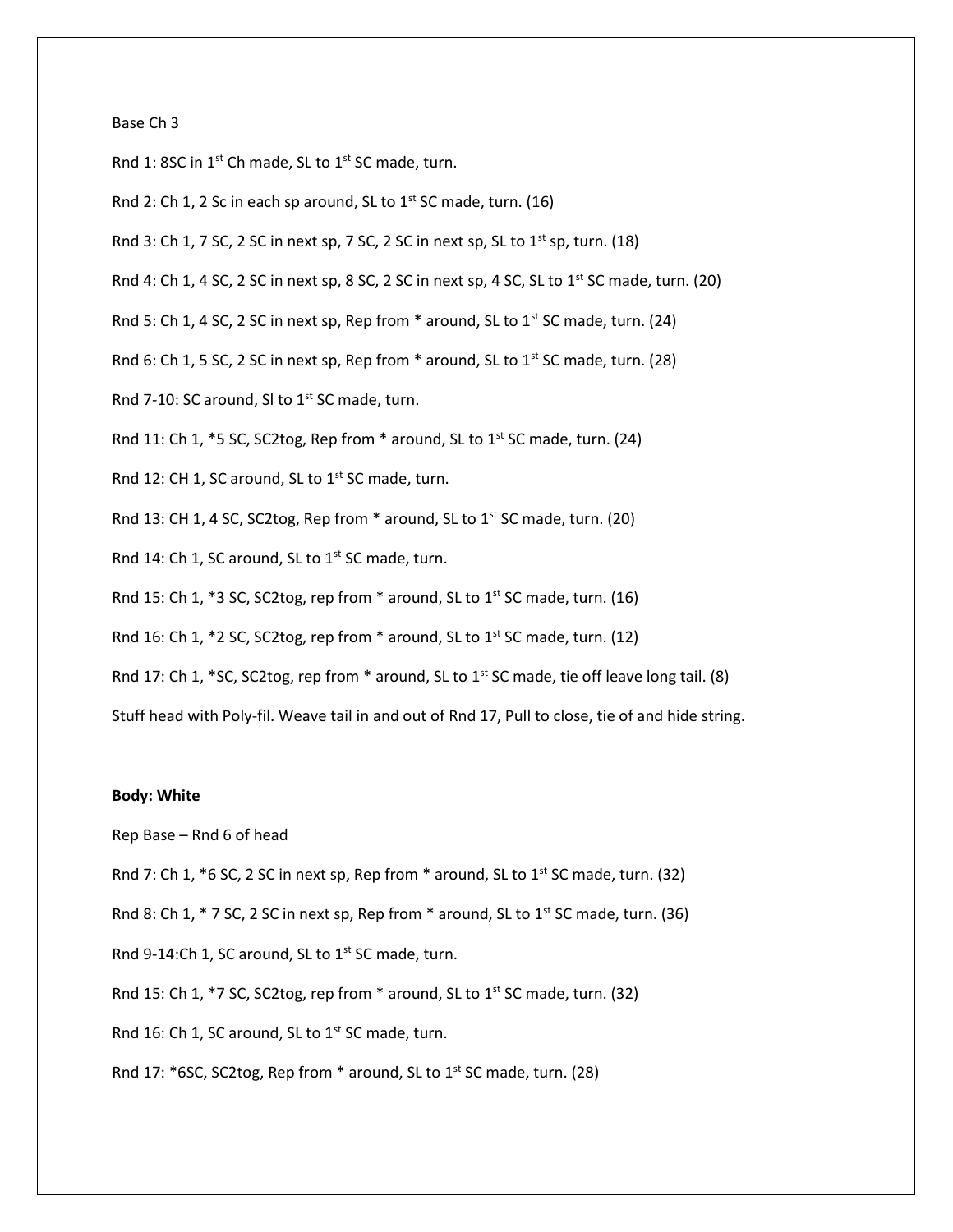Rnd 18: Ch 1, SC around, SL to  $1<sup>st</sup>$  SC made, turn. Rnd 19: Ch 1, \*5 SC, SC2tog, rep from \* around, SL to 1t SC made, turn. (24) Rnd 20: Ch 1, SC around, SL to  $1<sup>st</sup>$  SC made, turn. Rnd 21: Ch 1,\*4SC, SC2tog, Rep from \* around, SI to 1<sup>st</sup> Sc made, turn. (20) Rnd 22: Ch 1, Sc around, SI to 1<sup>st</sup> SC made, turn. Rnd 23: Ch 1, \*3SC, SC2tog, Rep from \* around, SL to 1<sup>st</sup> SC made, turn. (16) Rnd 24: Ch 1, \*2SC, SC2tog, rep form \* around, Sl to 1dst SC made, turn. (12) Rnd 25: Ch 1, \*SC, Sc2tog, Rep from \* around, SL to 1<sup>st</sup> SC made, tie off and leave long tail. Stuff head with Poly-fil. Weave tail in and out of Rnd 25, Pull to close, tie of and hide string.

## **Arms: White**

Base: Ch 3

Rnd 1: 8 SC in  $1^{st}$  CH made, SL to  $1^{st}$  SC made, turn.

Rnd 2: Ch 1,  $*$  SC, 2 SC in next sp, Rep from  $*$  around, SL to 1<sup>st</sup> SC made, turn.

Rnd 3-13: Ch 1, SC around, SL to  $1<sup>st</sup>$  SC made, turn.

Row 14: CH 1, 11 SC, turn.

Row 15: Ch 1, SC2tog, 7 SC, SC2tog, turn.

Row 16: Ch 1, SC2tog, 5 SC, SC2tog, turn.

Row 17: Ch 1, Sc2tog, 3 SC, Sc2tog, turn.

Row 18 Ch 1, 5 SC, tie off leave long tail.

(Make Two Arms)

Stuff with Poly-fil

### **Legs: Blue and White**

Base (blue): Ch 3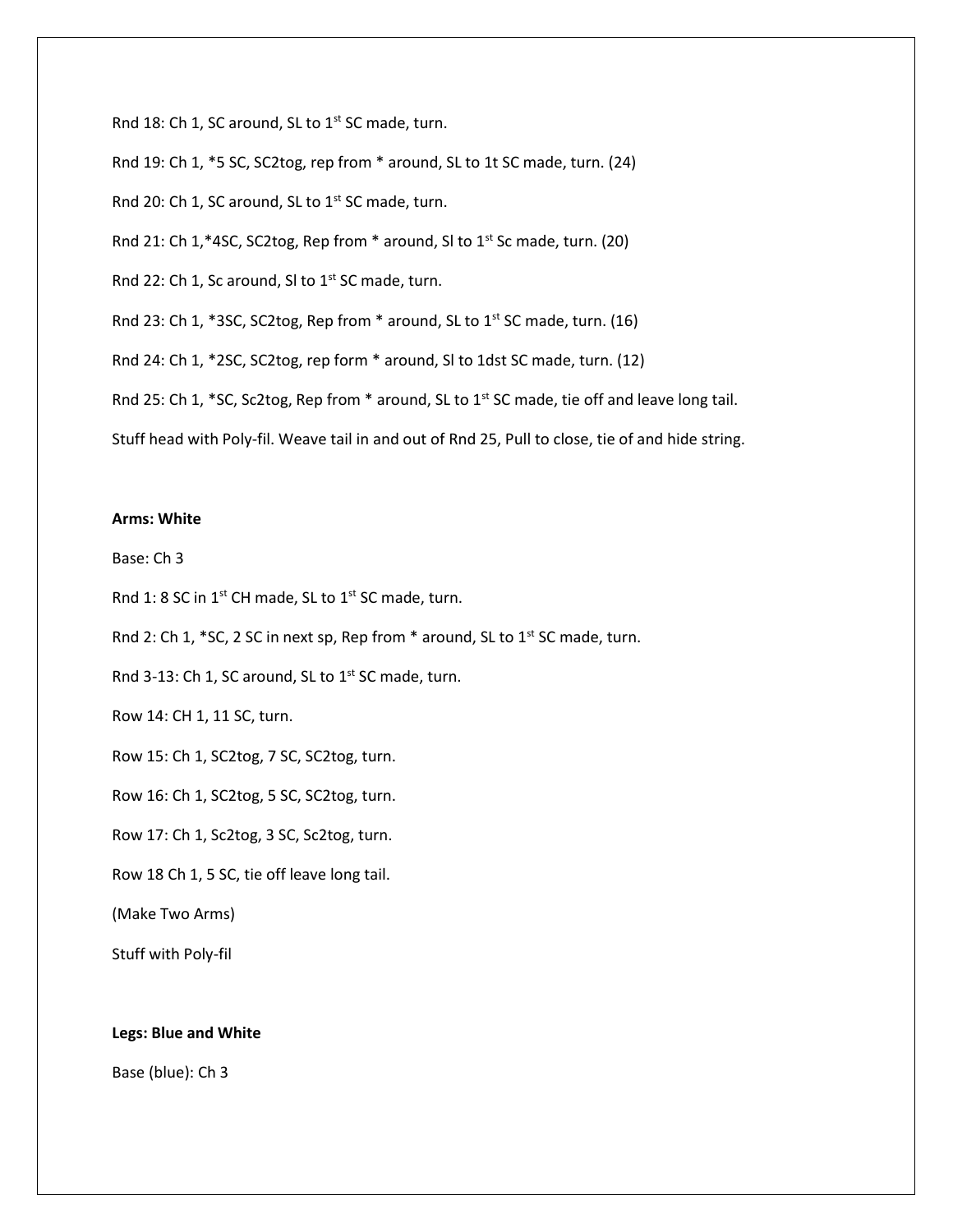Rnd 1: 4 SC, 4 SC in end (corner) sp, 3 SC along backside of CH, 3 SC in next sp, SL to 1st SC made, turn.

Rnd 2: Ch 1, (2 SC in next sp) 3 times, 4 SC, (2 SC in next sp) 3 times, 4 SC, SL to 1<sup>st</sup> SC made, turn.

Rnd 3: Ch 1,  $*$  5 SC, (2 SC in next sp, SC) 2 times, 2 SC in next sp, rep from  $*$  1 time, SL to 1<sup>st</sup> SC made, turn.

Rnd 4-5: Ch 1, SC around, SL to 1<sup>st</sup> SC made, turn.

Rnd 6: Ch 1,  $*(SC, SC2tog)$  3 times, 17 SC, SI to 1<sup>st</sup> Sc made, turn.

Rnd 7: Ch 1, Sc 2otg, 13 SC, SC2tog, DC6tog, SL to 1<sup>st</sup> SC made, turn.

Rnd 8: CH 1, 15 SC around, SI to 1<sup>st</sup> SC made, SL to 1<sup>st</sup> SC made, turn.

CC to white

Rnd 9: Ch 1, In BLO: 15 SC, SL to  $1^{st}$  SC made, turn

Rnd 10-20: Ch 1, SC around, SL to  $1<sup>st</sup>$  SC made, turn. (Rnd 20: tie off and leave long tail)

(Make Two)

Stuff with poly-fil

#### **Outside of Ears: White**

Base: Ch 3

Row 1: 2 SC, turn

Row 2: Ch 1, 2 SC in each sp across, turn.

Row 3: Ch 1, 2 SC in  $1^{st}$  sp, 2 SC, 2 SC in last sp, turn.

Row 4-25: Ch 1, 6 SC, turn.

Row 26: CH 1, 2 SC, SC2tog, 2 SC, turn.

Row 27: Ch 1, 5 SC, turn

Row 28: Ch 1, SC, SC3tog, SC, turn.

Row 29: Ch 1, 3 SC, turn

Row 30: Ch 1, SC, SC2tog, turn.

Row 31: CH 1, 3 SC in  $1^{st}$  sp, SC around, turn.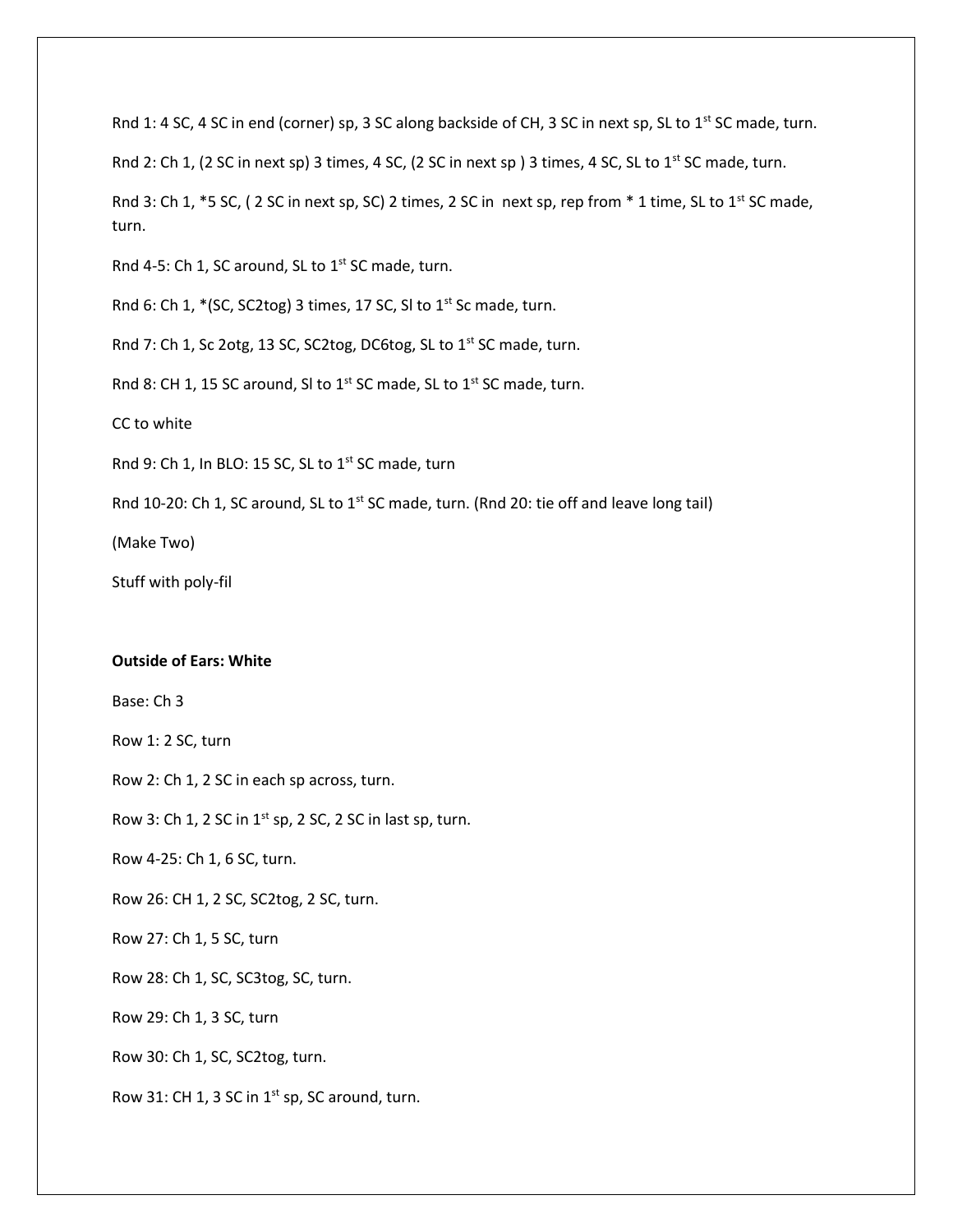(Make 2)

Inside Of Ears: Yellow

Rep Base – 30

CC to white

Rep Rnd 31

(Make 2)

With White Yarn: Take an outer ear and inner ear motif and place them together. SC around the entire perimeter

Do this Twice to make 2 complete ears.

## **Vest: Blue Mint**

Base: Ch 31

Row 1-2: 30 SC, Turn.

Row 3: Ch 1, 7 SC, Turn.

Row 4: Ch 1, SC2tog, 5 SC, turn.

Row 5: Ch 1, 4 SC, SC2tog, turn.

Row 6: Ch 1, SC2tog, 3 SC, turn.

Row 7: Ch 1, 2 SC, SC2tog, turn.

Row 8: Ch 1, SC2tog, SC, turn.

Row 9-25 (Neck Strap): CH 1, 2 SC, turn.

Row 26: CH 1, 2 SC in  $1^{st}$  sp, SC, turn.

Row 27: Ch 1, 2 SC, 2 SC in last sp, turn.

Row 28: CH 1, 2 SC in 1<sup>st</sup> sp, 3 SC, Ch 1, turn.

Row 29: Ch 1, 4 SC, 2 SC in last sp, turn.

Row 30: CH 1, 2 SC in  $1^{st}$  sp, 5 SC, turn.